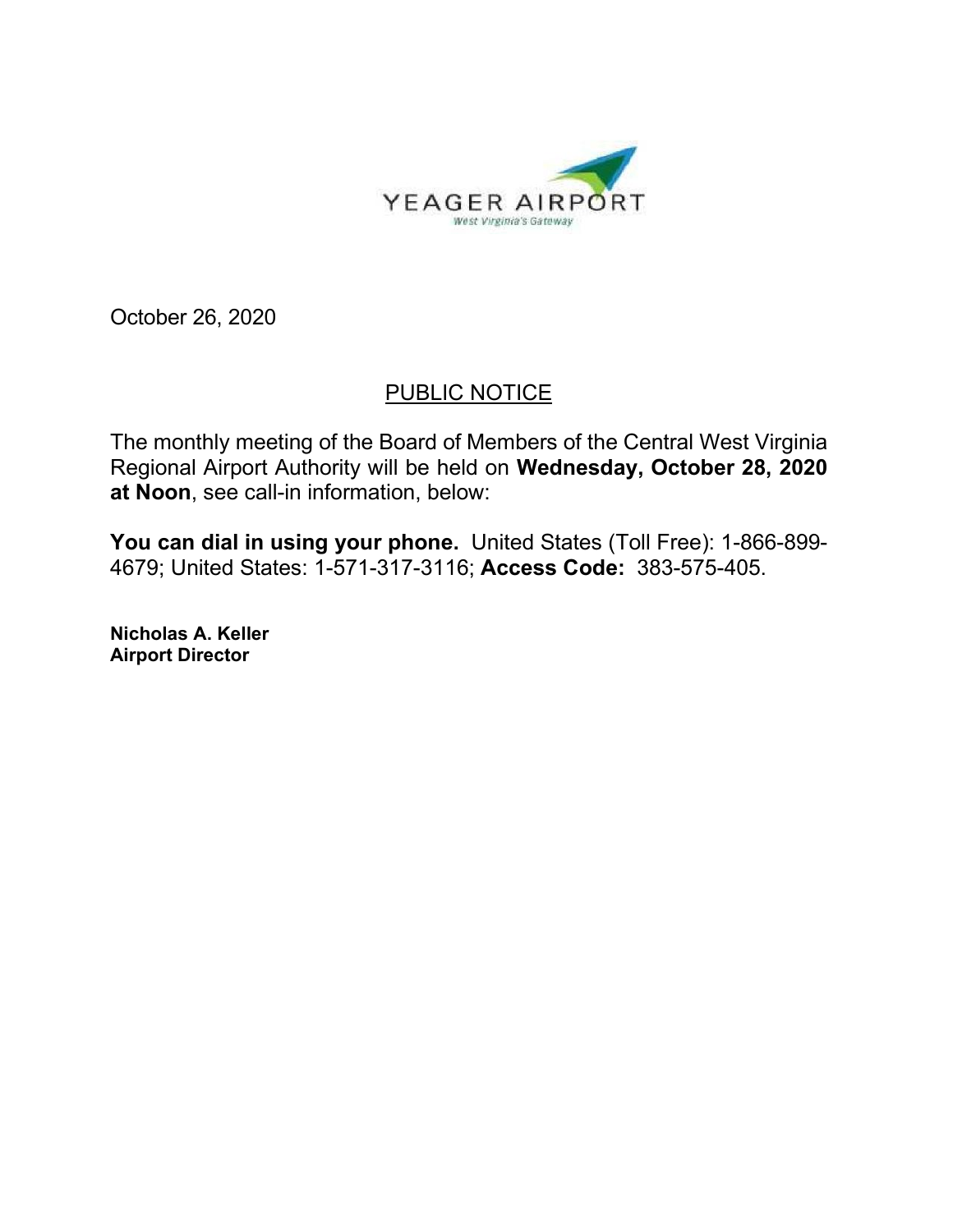

## **Board Meeting Revised Agenda October 28, 2020 at 12:00 p.m.**

| 1.<br>2.                   | <b>Roll Call</b>                                                                                                                                                                                                                                                                                                                                                                        | Call to Order - Chairperson Ed Hill                                                                                                                                                                     |                        |
|----------------------------|-----------------------------------------------------------------------------------------------------------------------------------------------------------------------------------------------------------------------------------------------------------------------------------------------------------------------------------------------------------------------------------------|---------------------------------------------------------------------------------------------------------------------------------------------------------------------------------------------------------|------------------------|
| 3.<br>4.<br>5.<br>6.<br>7. | <b>Approval of the Agenda</b><br>Approval/Correction of September 3, 2020 Special Meeting Minutes<br>Approval/Correction of September 23, 2020 Meeting Minutes<br>Legal Issues Report - Chuck Bailey<br>Complaint against AIG as represented by Babst/Calland - Dominique Ranieri<br>ACTION DESIRED: Motion to approve filing an action against AIG for failure<br>to provide coverage. |                                                                                                                                                                                                         | $\mathbf{1}$<br>3<br>9 |
| 8.                         |                                                                                                                                                                                                                                                                                                                                                                                         | Airport Director's Report - Nick Keller                                                                                                                                                                 | 10                     |
| 9.                         | А.                                                                                                                                                                                                                                                                                                                                                                                      | <b>Construction</b><br><b>Project Updates</b>                                                                                                                                                           | 11                     |
| 10.                        | <b>Finance</b> - Trip Shumate                                                                                                                                                                                                                                                                                                                                                           |                                                                                                                                                                                                         |                        |
|                            | А.                                                                                                                                                                                                                                                                                                                                                                                      | Annual Insurance renewals including moving Property and Auto<br>from USI Insurance Services LLC to McGriff Insurance.<br><b>ACTION DESIRED:</b>                                                         |                        |
|                            |                                                                                                                                                                                                                                                                                                                                                                                         | 1.<br>Motion to approve McGriff Insurance renewal for General<br>Liability, subject to legal counsel approval.                                                                                          |                        |
|                            |                                                                                                                                                                                                                                                                                                                                                                                         | 2.<br>Motion to approve McGriff Insurance renewal for Public<br>Official Liability, subject to legal counsel approval.                                                                                  |                        |
|                            |                                                                                                                                                                                                                                                                                                                                                                                         | Motion to approve McGriff Insurance renewal for Property<br>3.<br>and Auto Insurance, subject to legal counsel approval.                                                                                |                        |
|                            | В.                                                                                                                                                                                                                                                                                                                                                                                      | Attached for your review and information:<br>Statement of Cash Balances, Net Operating Income Statement,<br>Outstanding Debt, Check Register, and Chase VISA Statements<br>with Credit Card Statements  | 12                     |
| 11.<br>12.                 | <b>Military Affairs - Col. Peters</b><br><b>General Aviation - Kevin Price</b>                                                                                                                                                                                                                                                                                                          |                                                                                                                                                                                                         | 46<br>47               |
| 13.                        | <b>Contracts and Leases</b>                                                                                                                                                                                                                                                                                                                                                             |                                                                                                                                                                                                         |                        |
|                            | А.                                                                                                                                                                                                                                                                                                                                                                                      | Engineering Agreement with L.R. Kimball for New Rental Car Facility<br>Relocation                                                                                                                       | 48                     |
|                            | В.                                                                                                                                                                                                                                                                                                                                                                                      | <b>ACTION DESIRED: Motion for approval of Engineering Agreement</b><br>with L.R. Kimball for New Rental Car Facility Relocation.<br>Proposal and Scope of Work for Architectural and Engineering Design |                        |
|                            |                                                                                                                                                                                                                                                                                                                                                                                         | Services with PGAL for rental car relocation<br><b>ACTION DESIRED: Motion for approval of the Proposal and Scope</b><br>of Work for Architectural and Engineering Design Services with<br>PGAL.         | 110                    |
|                            | C.                                                                                                                                                                                                                                                                                                                                                                                      | <b>FAA Air Traffic Control Lease</b><br><b>ACTION DESIRED: Motion for approval of Standard Space Lease for</b><br>the FAA Air Traffic Control.                                                          | 114                    |
|                            | D.                                                                                                                                                                                                                                                                                                                                                                                      | U. S. Economic Development Administration Grant Acceptance<br>ACTION DESIRED: Motion for approval of the terms of the grant.                                                                            | 144                    |
|                            | Е.                                                                                                                                                                                                                                                                                                                                                                                      | Other Transaction Agreement with the U.S. Department of Homeland<br>Security                                                                                                                            |                        |